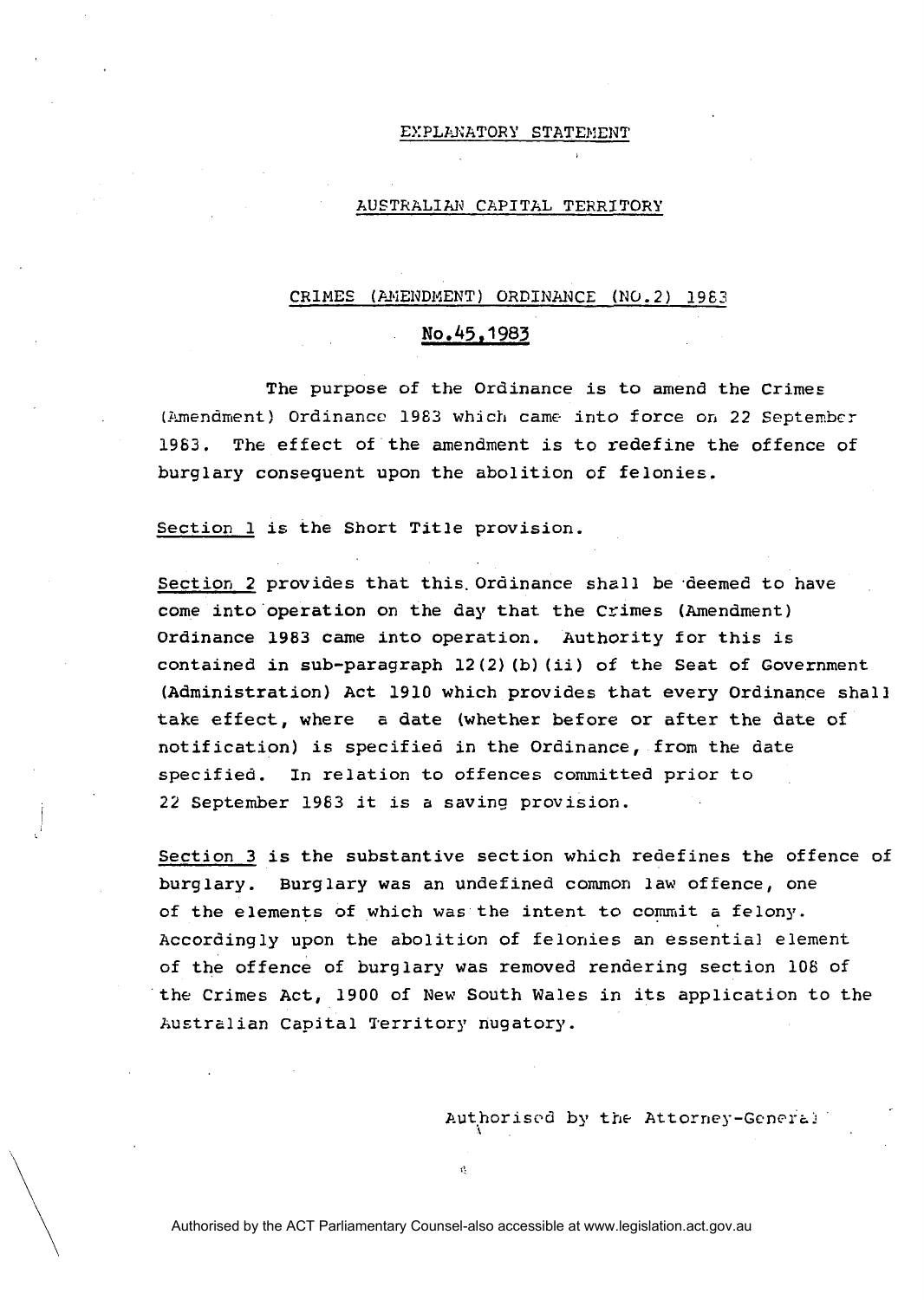AUSTRALIAN CAPITAL TERRITORY MACHINERY (AMENDMENT) ORDINANCE 1983 FLAMMABLE LIQUIDS (AMENDMENT) ORDINANCE 1983 LAKES (AMENDMENT) ORDINANCE 1983 BUILDING AND SERVICES (AMENDMENT) ORDINANCE 1983 ARCHITECTS (AMENDMENT) ORDINANCE 1983 SCAFFOLDING AND LIFTS (AMENDMENT) ORDINANCE 1983 POUNDS (AMENDMENT) ORDINANCE 1983 WATER RATES (AMENDMENT) ORDINANCE 1983 RACE COURSES (AMENDMENT) ORDINANCE 1983 SALE OF MOTOR VEHICLES (AMENDMENT) ORDINANCE (NO.2) 1983 REAL PROPERTY (AMENDMENT) ORDINANCE 1983 REGISTRATION OF DEEDS (AMENDMENT) ORDINANCE 1983 REGISTRATION OF BIRTHS, DEATHS AND MARRIAGES (AMENDMENT) ORDINANCE 1983 ADOPTION OF CHILDREN (AMENDMENT) ORDINANCE 1983 NATURE CONSERVATION (AMENDMENT) ORDINANCE 1983 LOTTERIES (AMENDMENT) ORDINANCE 1983

### EXPLANATORY STATEMENT

Section 12(10) of the Seat of Government (Administration) Act 1910 ("the Act") defines "determination" to mean a determination made by a Minister pursuant to a provision of an Ordinance empowering him to determine by notice in writing published in the Gazette, fees or charges for the purposes of the Ordinance.

Section 12(9A) of the Act provides that every determination shall be laid before each House of Parliament within fifteen sitting days of that House after the day on which the determination is made and if not so laid before each House of the Parliament, shall be void and of no effect.

Section 12(9B) of the Act provides that sections 12(4) to 12(7) inclusive of the Act, which deal with the disallowance of Ordinances, shall apply to a determination laid before a House of the Parliament as if the references in these sub-sections to an Ordinance were references to a determination.

The amending Ordinances set out in Column 1'of the Table will amend the principal Ordinances set out in Column 2 of the Table opposite to those amending Ordinances to empower the Minister to determine fees for the purposes of the existing Ordinance by notice in writing published in the Gazette. rdinances sencipal Ordinances<br>
bit those amenes<br>
e fees for<br>
riting publi<br>
<u>TABLE</u>

### COLUMN **1** COLUMN **2**

# AMENDING ORDINANCE PRINCIPAL ORDINANCE Machinery (Amendment) Ordinance 1983 Machinery Ordinance 1949 Flammable Liquids (Amendment) , Flammable Liquids<br>Ordinance 1983 Ordinance 1983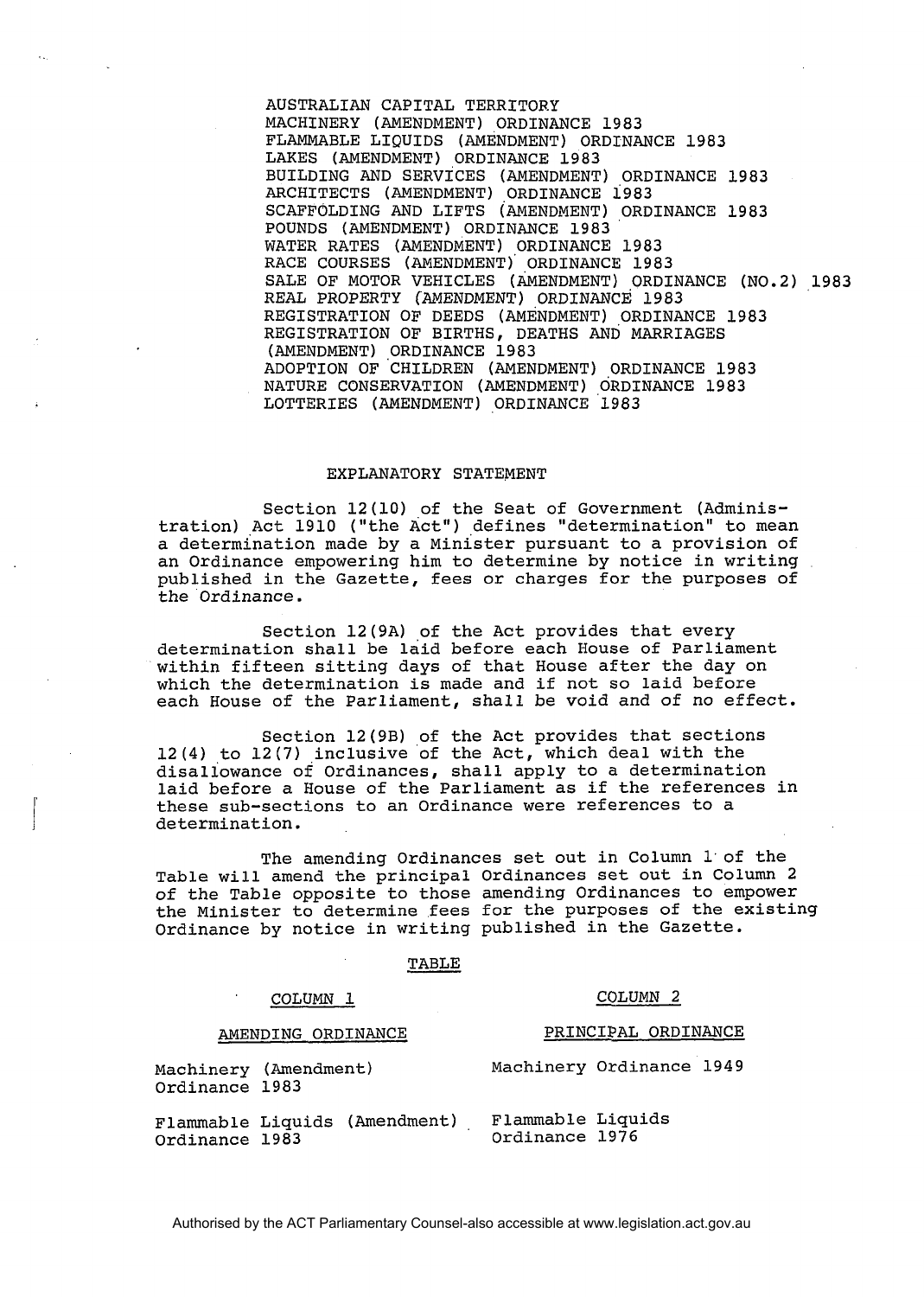### COLUMN **,1**

## COLUMN<sub>2</sub>

# AMENDING ORDINANCE PRINCIPAL ORDINANCE

i

 $\binom{1}{2}$ 

Lakes (Amendment) Ordinance Lakes Ordinance 1976 **1983** 

Building and Services (Amendment)<br>Ordinance 1983 Ordinance **1983** Building and Services Ordinance **1924** 

Architects (Amendment) Architects Ordinance **1959**  Ordinance **1983** 

Scaffolding and Lifts Scaffolding and Lifts<br>(Amendment) Ordinance 1983 Ordinance 1957  $($ Amendment) Ordinance 1983

Pounds (Amendment) Ordinance Pounds Ordinance 1928 **1983** 

Water Rates (Amendment) Water Rates Ordinance **1959**  Ordinance **1983** 

Race Courses (Amendment) Race Courses Ordinance **1935**  Ordinance **1983** 

Sale of Motor Vehicles<br>
(Amendment) Ordinance 1983 Ordinance 1977 (Amendment) Ordinance 1983

Real Property (Amendment) Real Property Ordinance **1925**  Ordinance **1983** 

Registration of Deeds Registration of Deeds (Amendment) Ordinance 1983

Registration of Births, Deaths Registration of Births, Deaths<br>and Marriages (Amendment) and Marriages Ordinance 1963 and Marriages Ordinance 1963

Adoption of Children (Amendment)<br>Ordinance 1983 Ordinance **1983** Adoption of Children Ordinance **1965** /

Nature Conservation (Amendment) ,Nature Conservation

Ordinance **1983** Ordinance **1980** 

Lotteries (Amendment) Ordinance **1983** 

Ordinance **1983** 

Lotteries Ordinance **1964** 

Details of the amending Ordinances are set out in Attachments A to P.

Ord. No. **48/83**  Ord. No. **45/83**  Ord. No. **34/83**  Ord. No. **47/83**  Ord. No. **44/83** 

Authorised by the ACT Parliamentary Counsel-also accessible at www.legislation.act.gov.au